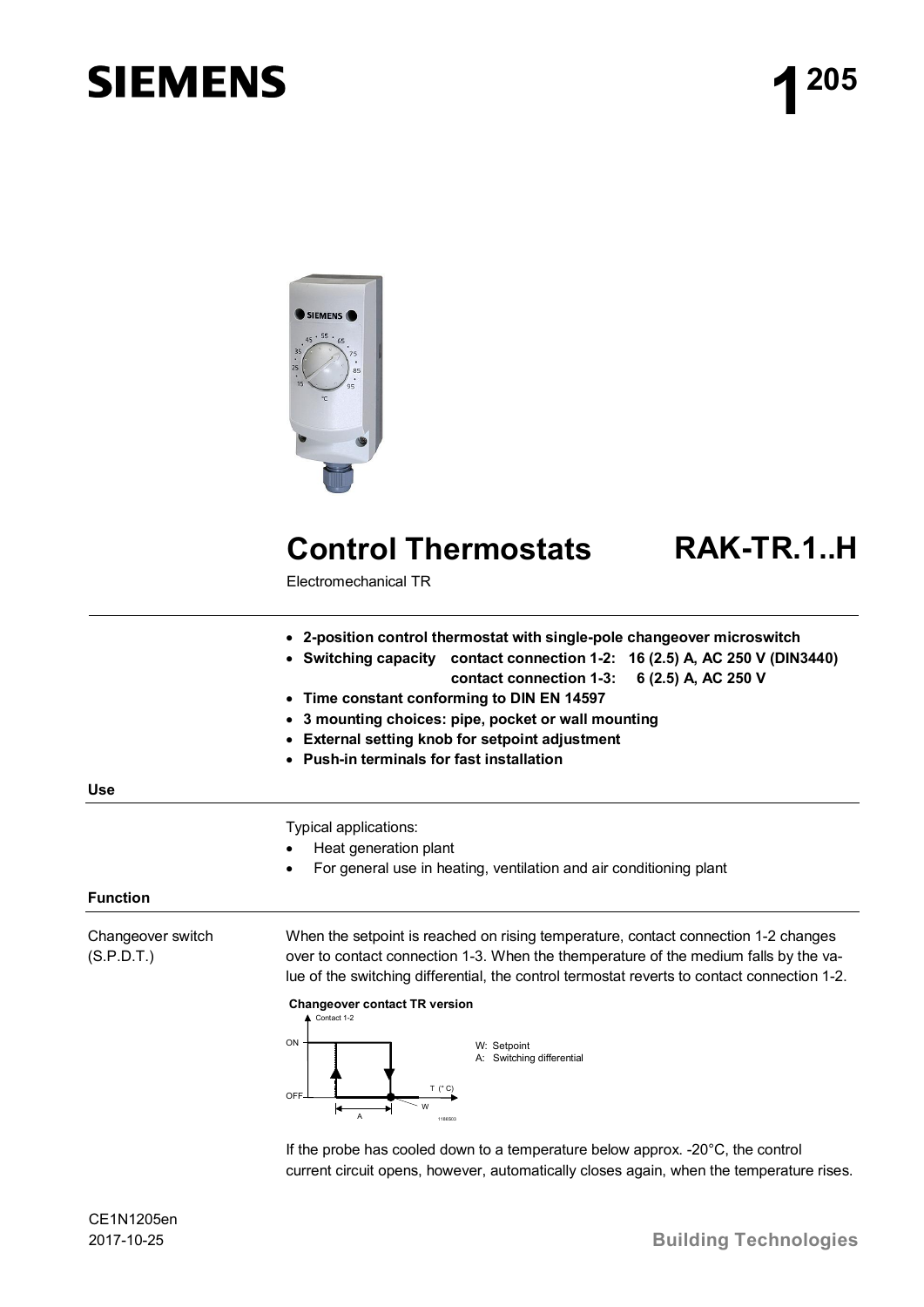|                                                        | Product No.                                                                                                                                                                                                                                                                                                                                                                                                                                                                                                         | Stock number | Degree of<br>protection                                                                                                                                                                                                                                         | Temperature<br>setting range                           | Capillary<br>tube length | Scope of delivery                                                                                                                                                           | Pocket<br>length $1)$ |  |  |
|--------------------------------------------------------|---------------------------------------------------------------------------------------------------------------------------------------------------------------------------------------------------------------------------------------------------------------------------------------------------------------------------------------------------------------------------------------------------------------------------------------------------------------------------------------------------------------------|--------------|-----------------------------------------------------------------------------------------------------------------------------------------------------------------------------------------------------------------------------------------------------------------|--------------------------------------------------------|--------------------------|-----------------------------------------------------------------------------------------------------------------------------------------------------------------------------|-----------------------|--|--|
|                                                        | RAK-TR.1000B-H                                                                                                                                                                                                                                                                                                                                                                                                                                                                                                      | S55700-P111  | IP43                                                                                                                                                                                                                                                            | 1595 °C                                                |                          | Pocket (for RAKB) /<br>Clamping band for max.                                                                                                                               | 100 mm                |  |  |
|                                                        | RAK-TR.1000S-H                                                                                                                                                                                                                                                                                                                                                                                                                                                                                                      | S55700-P112  | IP43                                                                                                                                                                                                                                                            | 1595 °C                                                | 700 mm                   | pipe dia. 100 mm /Cable                                                                                                                                                     |                       |  |  |
|                                                        | RAK-TR.1210B-H                                                                                                                                                                                                                                                                                                                                                                                                                                                                                                      | S55700-P113  | IP43                                                                                                                                                                                                                                                            | 1582 °C                                                |                          | gland M16x1.5 mm /<br>Mounting instructions                                                                                                                                 | 100 mm                |  |  |
|                                                        |                                                                                                                                                                                                                                                                                                                                                                                                                                                                                                                     |              |                                                                                                                                                                                                                                                                 | 1) Pocket ALT-SB100, brass, PN10                       |                          |                                                                                                                                                                             |                       |  |  |
| <b>Accessories</b><br>Ordering                         |                                                                                                                                                                                                                                                                                                                                                                                                                                                                                                                     |              | Refer to Data Sheets N1193 and N1194.<br>When ordering, please give type reference according to "Type summary" (standard                                                                                                                                        |                                                        |                          |                                                                                                                                                                             |                       |  |  |
|                                                        |                                                                                                                                                                                                                                                                                                                                                                                                                                                                                                                     | set).        |                                                                                                                                                                                                                                                                 |                                                        |                          |                                                                                                                                                                             |                       |  |  |
|                                                        |                                                                                                                                                                                                                                                                                                                                                                                                                                                                                                                     | N1194.       |                                                                                                                                                                                                                                                                 |                                                        |                          | If the accessories required are not those included in the standard set, they can be or-<br>dered separately according to the type references given in Data Sheets N1193 and |                       |  |  |
| <b>Mechanical design</b>                               |                                                                                                                                                                                                                                                                                                                                                                                                                                                                                                                     |              |                                                                                                                                                                                                                                                                 |                                                        |                          |                                                                                                                                                                             |                       |  |  |
|                                                        | The base of the thermostat is made of PC (reinforced) and is designed for pipe,<br>$\bullet$<br>Housing<br>pocket or wall mounting; the electromechanical thermal reset limit thermostat uses a<br>capillary type sensing element.<br>The cover is made of PC.<br>$\bullet$<br>The cable gland is M16x1.5 mm.<br>$\bullet$<br>The PC plastic is especially designed to be flame resistant, UV protected and flexi-<br>$\bullet$<br>ble against high temperatures and tough against chemical and biological impacts. |              |                                                                                                                                                                                                                                                                 |                                                        |                          |                                                                                                                                                                             |                       |  |  |
|                                                        | <b>Notes</b>                                                                                                                                                                                                                                                                                                                                                                                                                                                                                                        |              |                                                                                                                                                                                                                                                                 |                                                        |                          |                                                                                                                                                                             |                       |  |  |
|                                                        | Mounting aid                                                                                                                                                                                                                                                                                                                                                                                                                                                                                                        |              |                                                                                                                                                                                                                                                                 | Installation Instructions are enclosed in the package. |                          |                                                                                                                                                                             |                       |  |  |
| Mounting location                                      |                                                                                                                                                                                                                                                                                                                                                                                                                                                                                                                     |              | It must be ensured that there is sufficient clearance above the thermostat for adjusting<br>the setpoint and for removing and replacing the thermostat, if required.                                                                                            |                                                        |                          |                                                                                                                                                                             |                       |  |  |
| Pipe mounting                                          |                                                                                                                                                                                                                                                                                                                                                                                                                                                                                                                     |              | The clamping band should be properly tightened to ensure the entire length of the<br>sensing element is in close contact with the pipe's surface.                                                                                                               |                                                        |                          |                                                                                                                                                                             |                       |  |  |
| Protection pocket<br>mounting                          |                                                                                                                                                                                                                                                                                                                                                                                                                                                                                                                     |              | Mount the pocket and adjust the hexagon as required. Immerse the capillary sensing<br>element in the pocket and secure the base to the pocket by means of the screw.                                                                                            |                                                        |                          |                                                                                                                                                                             |                       |  |  |
| Wall mounting with<br>sensing element in the<br>pocket |                                                                                                                                                                                                                                                                                                                                                                                                                                                                                                                     |              | To prepare for wall mounting, knock out the fixing holes in the housing and pull out the<br>capillary tube until the required length is reached. After immersing the capillary sensing<br>element in the pocket, secure it with a clamp (mounting accessories). |                                                        |                          |                                                                                                                                                                             |                       |  |  |
| $\overline{\triangle}$ Wiring                          |                                                                                                                                                                                                                                                                                                                                                                                                                                                                                                                     |              | The appliance must be wired by the installer only.<br>The cables used must meet the insulation requirements for mains voltage.<br>Wire the thermostat according to the connection diagram and in compliance with local<br>regulations.                          |                                                        |                          |                                                                                                                                                                             |                       |  |  |
|                                                        | $\frac{\sqrt{1}}{2}$ Max. AC 250 V                                                                                                                                                                                                                                                                                                                                                                                                                                                                                  |              |                                                                                                                                                                                                                                                                 |                                                        |                          | Caution: prior to opening the housing, disconnect the thermostat from the mains supply.                                                                                     |                       |  |  |
|                                                        |                                                                                                                                                                                                                                                                                                                                                                                                                                                                                                                     |              | Earth connections must be made in compliance with the regulations.                                                                                                                                                                                              |                                                        |                          |                                                                                                                                                                             |                       |  |  |
|                                                        | <b>Disposal</b>                                                                                                                                                                                                                                                                                                                                                                                                                                                                                                     |              |                                                                                                                                                                                                                                                                 |                                                        |                          |                                                                                                                                                                             |                       |  |  |
|                                                        |                                                                                                                                                                                                                                                                                                                                                                                                                                                                                                                     |              |                                                                                                                                                                                                                                                                 |                                                        |                          | The devices are considered electronics devices for disposal in terms of European<br>Directive 2012/19/EU and may not be disposed of as domestic waste.                      |                       |  |  |
|                                                        |                                                                                                                                                                                                                                                                                                                                                                                                                                                                                                                     |              |                                                                                                                                                                                                                                                                 |                                                        |                          | Dispose of the device via the ebennels provided for this purpose                                                                                                            |                       |  |  |

- Dispose of the device via the channels provided for this purpose.
- Comply with all local and currently applicable laws and regulations.

2/4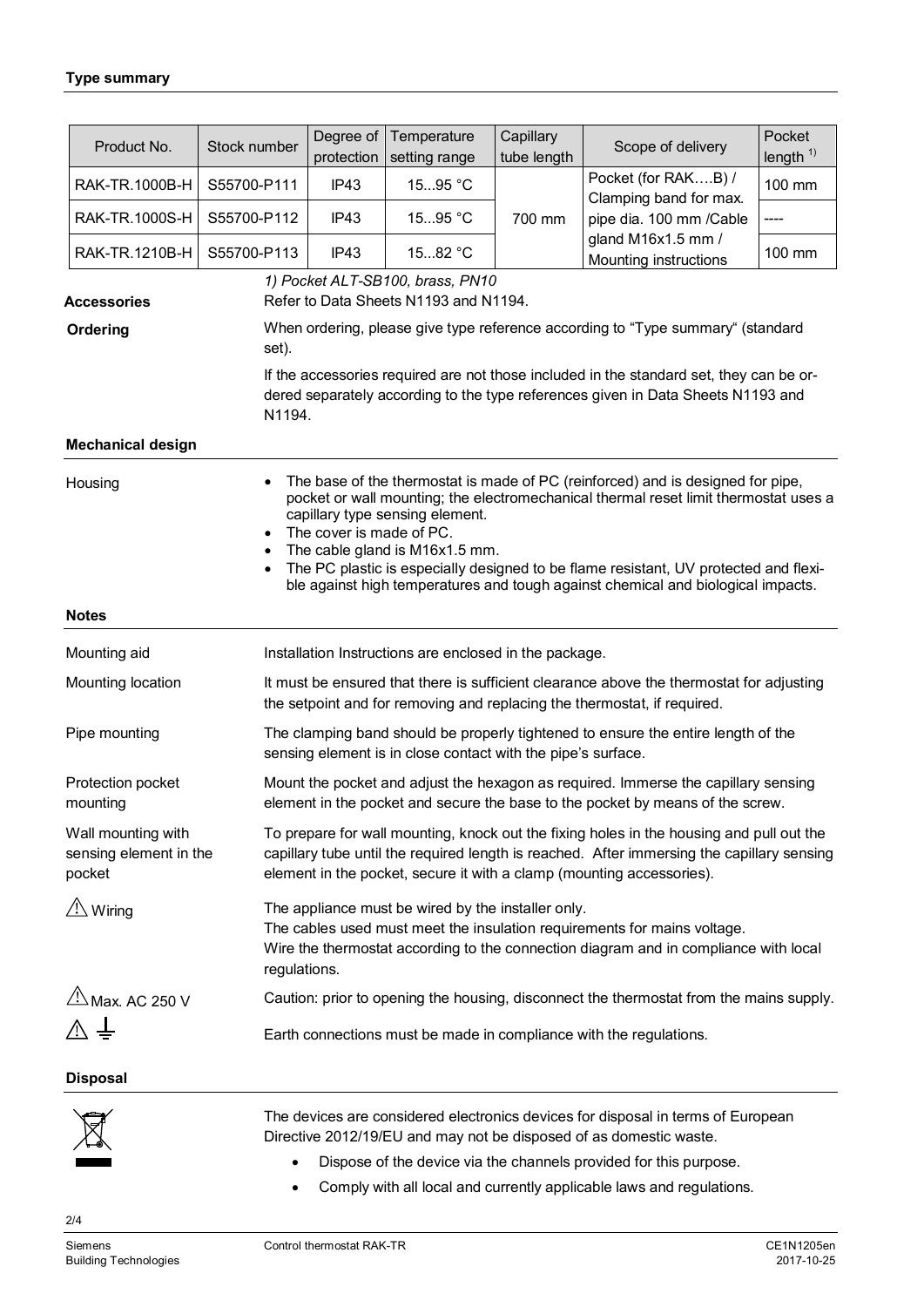| Switching mechanism  | Switching capacity                             |                                           |  |
|----------------------|------------------------------------------------|-------------------------------------------|--|
|                      | Nominal voltage                                | AC 24250 V                                |  |
|                      | Nominal current $I(l_M)$                       |                                           |  |
|                      | contact connection 1-2                         | 0.1 16 (2.5) A                            |  |
|                      | contact connection 1-3                         | $0.1 6(2.5)$ A                            |  |
|                      | <b>External fuse</b>                           | 16 A                                      |  |
|                      | Life expectancy at nominal rating: Contact 1-2 | min. 250'000 switching cycles             |  |
|                      | Safety class                                   | I to EN 60 730                            |  |
|                      | Degree of protection:                          | IP 43 to EN 60 529                        |  |
|                      | Externally adjustable                          |                                           |  |
|                      | temperature range RAK-TR.1000B-H               | 1595 °C                                   |  |
|                      | temperature range RAK-TR.1000S-H               | 1595 °C                                   |  |
|                      | temperature range RAK-TR.1210B-H               | 1582 °C                                   |  |
|                      | Thermal switching differential                 | 6 K                                       |  |
| Directives and Stan- | Product standard                               | EN 60730-x                                |  |
| dards                |                                                | DIN EN 14597 (TR1198) <sup>1)</sup>       |  |
|                      | EU Conformity (CE)                             | CE1T1206xx <sup>1)</sup>                  |  |
|                      | Radio interference protection                  | click rate $N \le 5$ to EN 55 014         |  |
| Environmental        | Operation                                      | class 3K5 to IEC 60 721-3-3               |  |
| conditions           | Max. temperature on bulb                       | switch-off temperature + 25 K             |  |
|                      | Ambient temperature at the housing             | max. 80 °C (T80)                          |  |
|                      | Humidity                                       | $<$ 95 % r.h.                             |  |
|                      | Mechanism                                      | class 3M2 to IEC 60 721-3-3               |  |
|                      | Storage and transport                          | class 2K3 to IEC 60 721-3-2               |  |
|                      | Ambient temperature                            | $-25+70 °C$                               |  |
|                      | Humidity                                       | < 95 % r.h.                               |  |
|                      | Max. temperature socket                        | 125 °C                                    |  |
|                      | Degree of pollution                            | normal to EN 60 730                       |  |
|                      | Controlled medium                              | Water, oil                                |  |
| Calibration          | Calibration temperature                        | 80 °C                                     |  |
|                      | Manufacturing deviation                        | ±3 °C                                     |  |
|                      | Calibrated for ambient temperature at the      |                                           |  |
|                      | switching mechanism and capillary tube         | 22 °C to DIN EN 14597                     |  |
|                      | Time constant in: water                        | <45 s to DIN EN 14597                     |  |
|                      | oil                                            | <60 s to DIN EN 14597                     |  |
|                      | air                                            | <120 s to DIN EN 14597                    |  |
| Connections          | <b>Electrical connections</b>                  | Push In $^{2)}$ terminals for wires       |  |
|                      |                                                | $6 \times 0.752.5$ mm <sup>2</sup>        |  |
|                      | Earth connection                               | Push In <sup>2)</sup> terminals for wires |  |
|                      |                                                | 2 x 0.752.5 mm <sup>2</sup>               |  |
|                      | Cable gland                                    | M16 x 1.5 mm                              |  |
|                      | External wiring flexible cord                  | Type M attachment (designed to be         |  |
|                      |                                                | connected with prepared conductors,       |  |
|                      |                                                | e.g. ferrules)                            |  |

3/4